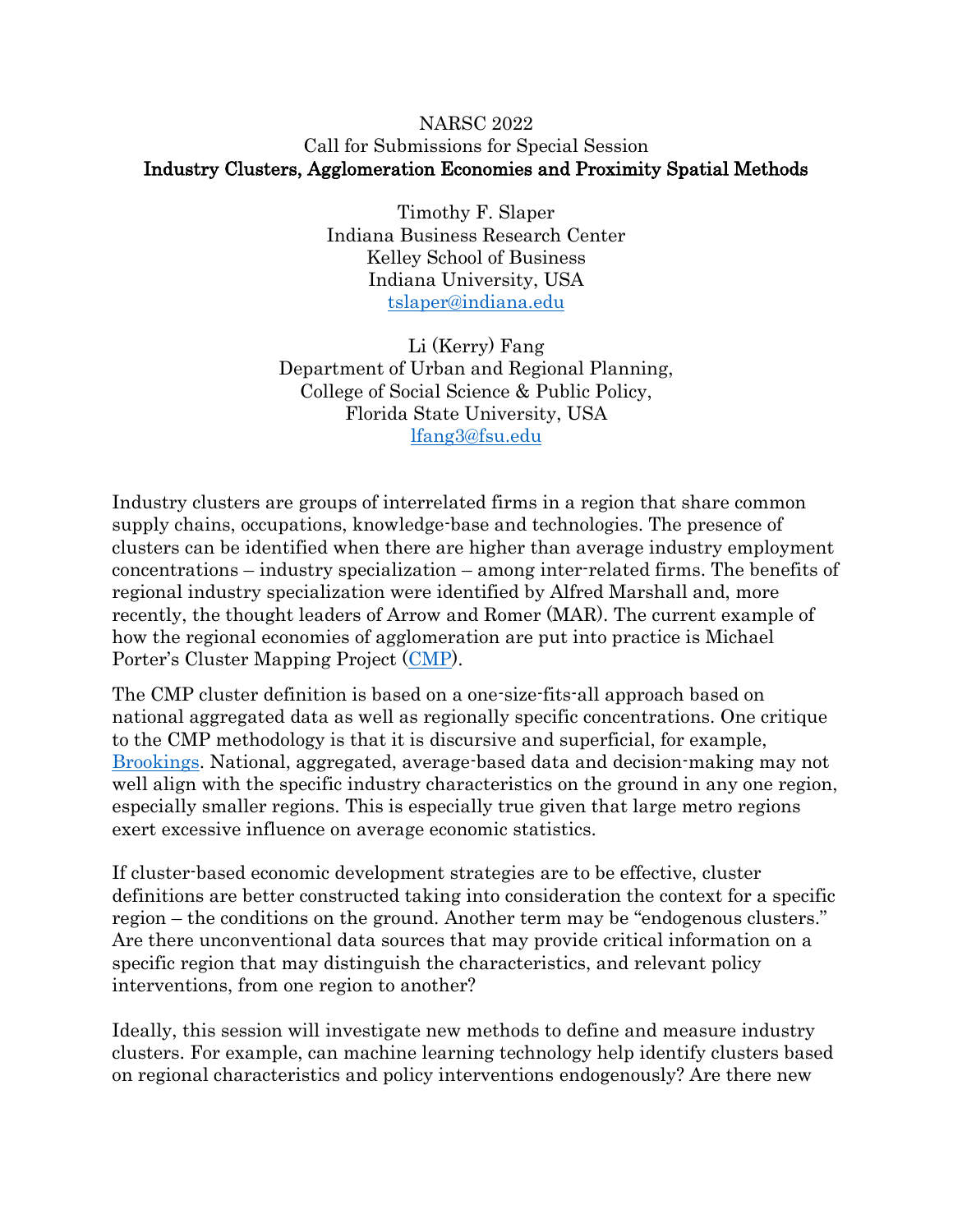spatial models that can redefine the spatial scale of a cluster which need not coincide with the administrative boundaries?

A supervised clustering algorithm could select the regional characteristics and policy interventions based on economic performance goals agreed to by regional stakeholders, e.g., growth in employment or earnings-per-worker or equity. Performance characteristics could then be used to construct several cluster hierarchies that depend upon each performance goal as well as the geographic unit of analysis—or scale of the region.

Specific topics in these sessions may include, but are not limited to:

(I) Methodological breakthrough

- Critique of current definitions, methods, metrics and practices
- Alternative, unconventional data sources and methods for defining and measuring clusters and/or regional knowledge spillovers
- Geographic proximity versus industry (relatedness) proximity
- Can improved spatial methodology support or refute defining clusters endogenously – from the ground up – versus a common, universal definition across all regions?
- New methods and data for measuring regional knowledge spillovers
- Regional scale and agglomeration economies  $-\overline{\ }$  is there a population tipping point and how would we know?

(II) Cluster dynamics and policy effectiveness

- Regional cluster dynamics over time
- Regional cluster dominance, persistence and resiliency to economic demand and supply shocks
- Cluster development policy effectiveness and regional scale, industry/technology and occupational specializations

(III) New trends/challenges and their impacts on clusters

- The positive or negative agglomeration effects of automation and worker displacement on regional industry and worker specializations
- Post-COVID19 supply chain healing, optimal co-location and reshoring
- The effect of offshoring—did it reinforce or diminish agglomeration economies?
- The effect of regional technology type specialization on agglomeration economies
- **•** Technology/design *making* and technology/design using in production  $-i.e.,$ the colocation of research & development with production & distribution